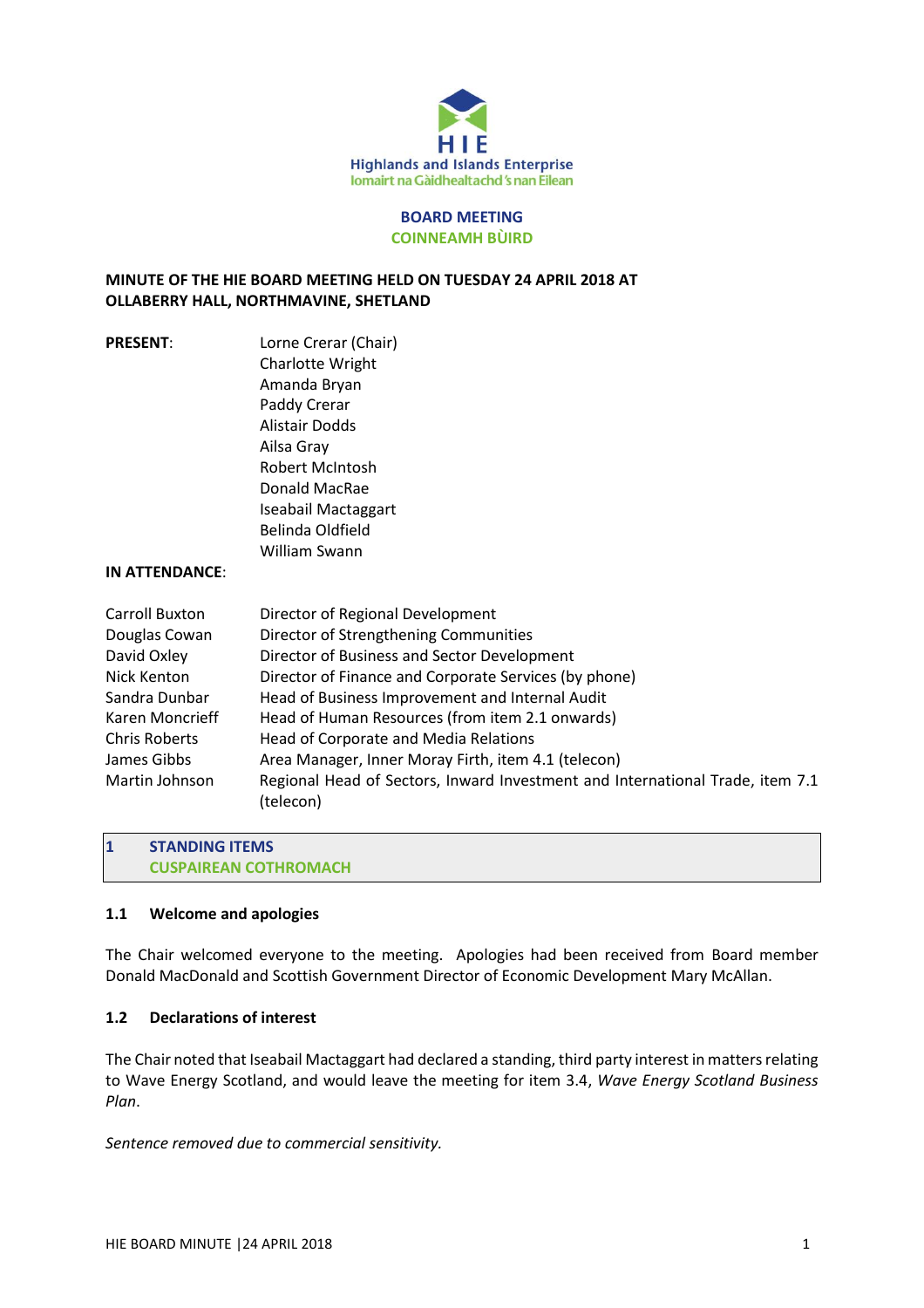The Chair informed that Board that he could have a potential conflict of interest through his legal business Harper Macleod in item 7.1, *Establishment of UK spaceport infrastructure*. It was agreed that Alistair Dodds would chair the meeting for this item, and that Professor Crerar would leave.

# **1.3 Minute of Board meeting on 13 February 2018**

The minute of the Board meeting held on 13 February 2018 was approved.

## **1.4 Matters arising**

There were no matters arising from the minute that would not be covered in the agenda.

# **2 UPDATES CUNNTASAN AS ÙR**

# **2.1 Chair and Chief Executive update – April 2018**

The Board welcomed the latest high level update on key activities across HIE, including a list of engagements undertaken by the Chair and Chief Executive.

The Chief Executive reported that she and the Chair had attended the official opening by the First Minister of Norbord's new manufacturing premises at Dalcross, near Inverness. HIE had provided significant support to enable the business to invest in a modern factory, securing its future and benefiting the wider forestry sector across the region. An opportunity for Board members to visit will be arranged later in the year.

## *Sentence removed due to commercial sensitivity.*

Canadian company DF Barnes had taken over Burntisland Fabrications (BiFab), which leases manufacturing premises from HIE at Arnish, Stornoway. The new owners had expressed positive views about Arnish, and the Board would be kept informed as their plans develop.

Orkney Research and Innovation Campus (ORIC), a new joint venture between HIE and Orkney Islands Council, was making good progress. The first ORIC board meeting had taken place and, following procurement, construction had begun in Stromness.

HIE was engaging with a new Rural Economy Steering Group that the Scottish Government had established to develop strategy.

In response to a request from members, the Chief Executive agreed that the Board would receive updates at every meeting to track progress with certain specific projects and issues concerning HIE. These updates would focus on high profile activities, and projects currently presenting significant risks and opportunities.

The Director of Regional Development reported that the rollout of broadband infrastructure across the Highlands and Islands was continuing, and that HIE was aligning its activities with the Scottish Government's R100 programme to bring superfast broadband access to 100% of the country's homes and businesses by 2021.

### *Paragraph removed in the interests of the effective conduct of public affairs.*

The Chair reported that he would be meeting members of the Stornoway Trust in May. The trust is a major public landowner on Lewis, with assets including Arnish.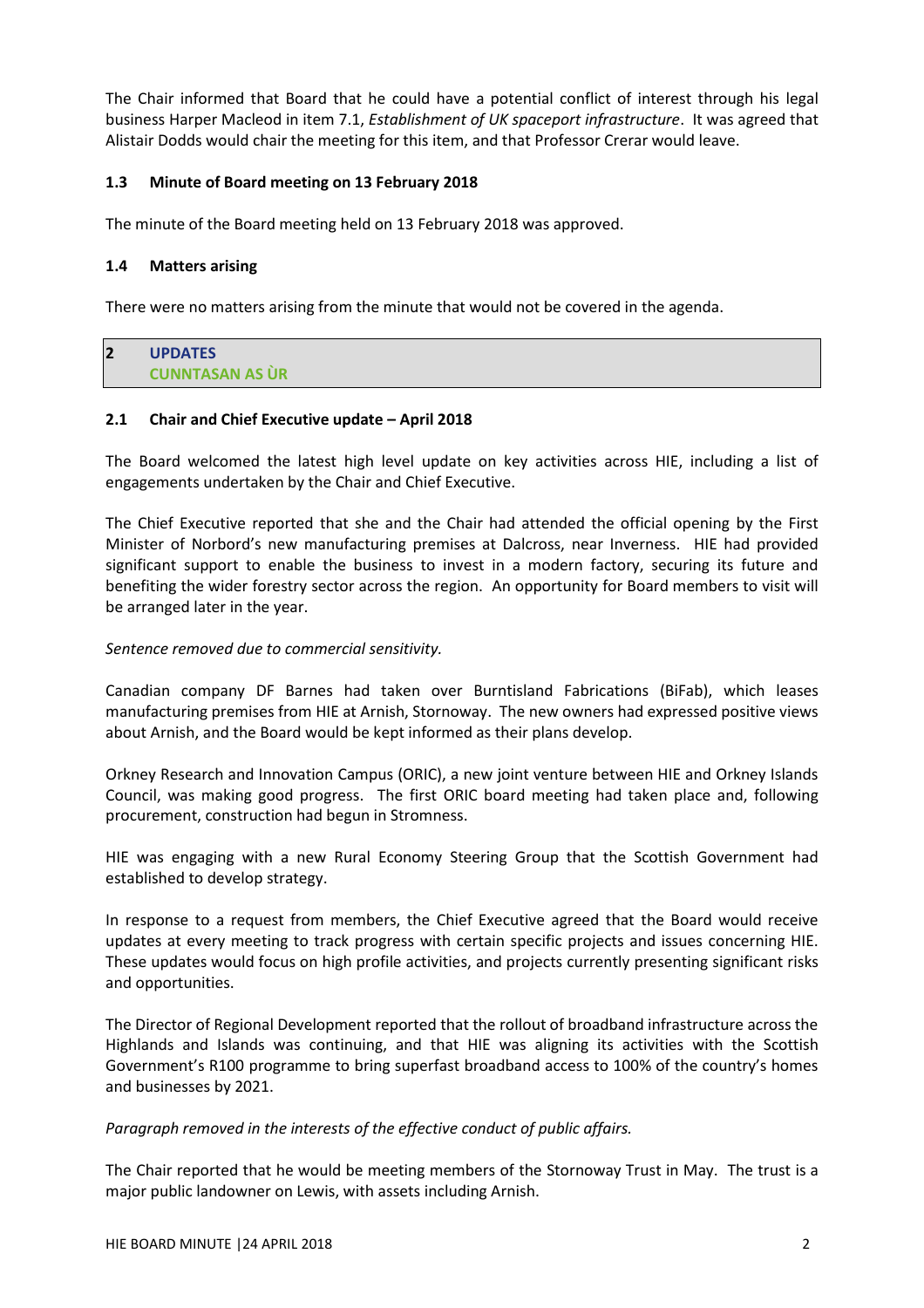As Co-Chair of the National Council of Rural Advisers (NCRA), Professor Crerar would be meeting the Scottish Cabinet in June. The NCRA had already delivered a report on the impacts that Brexit was expected to have on rural Scotland, and was now looking at strategies for a vibrant rural economy. Discussion highlighted strong levels of interest in rurality at present, with both the RSA and SCDI also undertaking new work focusing on rural issues.

Marine tourism had been the focus of a well-attended conference in Oban in March. The Chair of HIE had delivered a keynote speech, and reported that the agency's contribution to the development of marine tourism had attracted positive comment from delegates.

The Chair reported that he had visited Liberty British Aluminium in Fort William with HIE's Lochaber Programme Manager. Opportunities will be explored for a future Board visit.

# **2.2 Enterprise and Skills Strategic Board**

The Board welcomed an update paper showing progress being made by the Enterprise and Skills Strategic Board, and including details of HIE's engagement, both at Board level and through a series of dedicated workstreams. A series of Strategic Board meetings had been scheduled through the rest of the year and the Chair of HIE would be attending. Terms of reference for the Strategic Board were in preparation and expected to be approved shortly.

Positive dialogue had been held with the new Head of the Analytical Unit, with HIE emphasising the need for performance measures to encompass the community development focus that was a fundamental component both of its role and that of the forthcoming South of Scotland agency. It would be important that terminology used by the analytical unit, including 'return on investment' and 'best value', was clearly defined to cover more than cash value, and applied consistently across the enterprise and skills system. HIE had an opportunity to advocate the effectiveness of approaches to deliver sustainable and inclusive growth over the long term, and to use its experience to inform the thinking of the Strategic Board on best practice in developing Scotland's rural economy.

The Board welcomed the update, recognising that it was vital for HIE to prioritise support for the work of the Strategic Board and ensure that the needs and opportunities of the region were represented. Members expressed their appreciation to HIE's Leadership Team and other staff for their considerable input to this important task.

# **3 RESOURCES AND GOVERNANCE GOIREASAN IS RIAGHLACHAS**

### **3.1 End-year review 2017-18**

The Director of Regional Development presented the end-year review, showing the out-turns achieved through HIE's investments and interventions during 2017-18. All key performance measures had been met or exceeded. The forecast increase in turnover in year three by supported businesses was £101.5m (target range: £80-100m). Over the same timescale, the forecast increase in international sales by supported businesses was £40.3m (target £30-40m). HIE had supported the creation of retention of 981 jobs (target: 700-900), 139 of which were in fragile areas (target: 125-175). The average salary of jobs supported was £26,120 (target: £25,000). Turnover in the social economy was forecast to increase by £5.1m in year three (target: £3.0-4.5m), with £1.6m of this total generated by community-owned assets (target: £1.5-2.0m). The number of new/improved income-generating assets that had been supported was 39 (target: 25-30).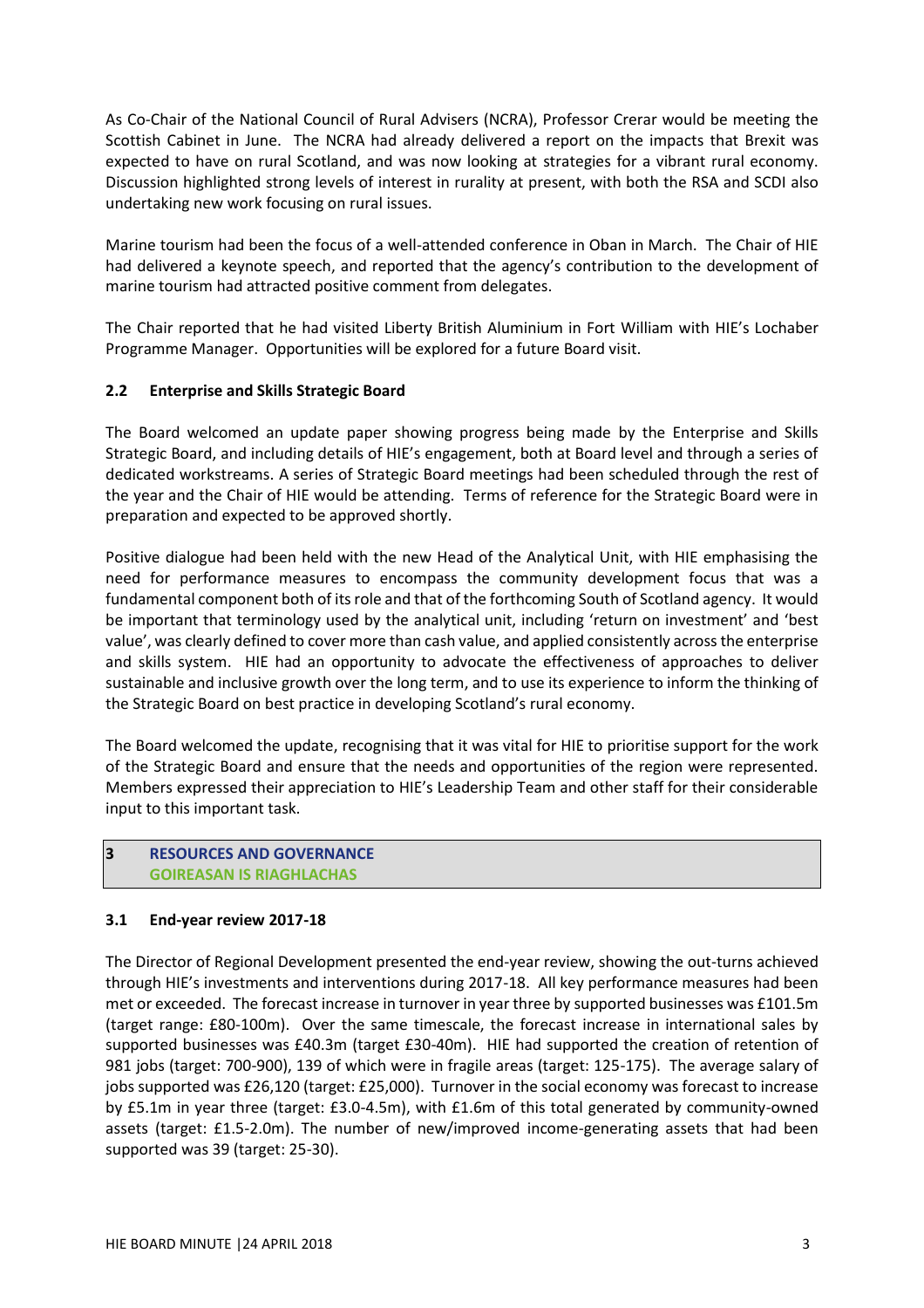The Board welcomed the report and discussed a number of themes. It was observed that rise in turnover by supported businesses presented a clear demonstration of return on investment that would be of interest to the new analytical unit in the Scottish Government. It was also noted that HIE was continuing to promote Scotland's Business Pledge to account managed clients.

Members stressed the need for HIE to continue to take a pro-active approach to business and sector development, as described at high level in the agency's operating plan and in more detail in sector route maps, while also maintaining flexibility to respond effectively to emerging opportunities. It was agreed that the report could be clearer in some places as to whether certain figures were for a single year or cumulative over a longer period. This would be addressed before external dissemination. There was also interest in the methodology used by HIE to measure performance, and it was agreed that details of this approach will be presented to a future Board meeting.

The Chair expressed the Board's appreciation for an excellent set of out-turns, and offered to send a note of congratulations to all HIE staff over the coming days.

# **3.2 Financial statement to 31 March 2018**

The Director of Finance and Corporate Services presented HIE's financial statement for the 12 months from 1 April 2017 to 31 March 2018, noting that figures were subject to final audit by Audit Scotland. The report showed that HIE had fully met its financial targets for 2017-18, achieving a balanced financial position. Total spend, including broadband and Wave Energy Scotland (WES), was £90.41m. HIE's grant-in-aid budget of £59.23m from the Scottish Government had been drawn down in full, as had £10.3m for WES, which is fully funded by the Scottish Government.

# *Paragraph removed in the interests of the effective conduct of public affairs.*

The Board welcomed the statement and thanked staff for achieving a good outcome in a challenging year. *Sentence removed in the interests of the effective conduct of public affairs.* 

# **3.3 Financial Planning Model 2018-2023**

The Director of Finance and Corporate Services presented a short paper setting out the context for HIE's future financial planning, including steps that had been taken towards establishing a new, five-year financial planning model. Unlike a fixed financial plan, this model would be designed to be dynamic and flexible, capable of being altered as circumstances change. The Director sought the participation of Board members in developing the new model. It was agreed that an invitation to a planning session around the time of the August Board meeting would be issued shortly.

# **3.3a Proposed HIE budget 2018-19**

The Director of Finance and Corporate Services set out HIE's proposed 2018-19 budget for Board approval, together with details of key risks and how these would be managed. HIE's total settlement from the Scottish Government for 2018-19 would be £71.7m, comprising £30.5m fiscal resource (up from £29.8m in 2017-18), £26.2 capital (equal to 2017-18 level), and £15m non-cash (up from £11m, although it was noted that HIE had only requested £5m non-cash). Anticipated funding from other sources, including capital and revenue receipts and European funds, would take the total budget (including non-cash) to £83.15m.

The Board approved the budget, stressing the importance of ensuring that HIE investment would benefit all parts of the region, and expressed particular interest in knowing more about how area team budgets are set. It was agreed that there would be an opportunity to review the geographical spread of HIE spending and area team budgets at the forthcoming financial planning session with Board members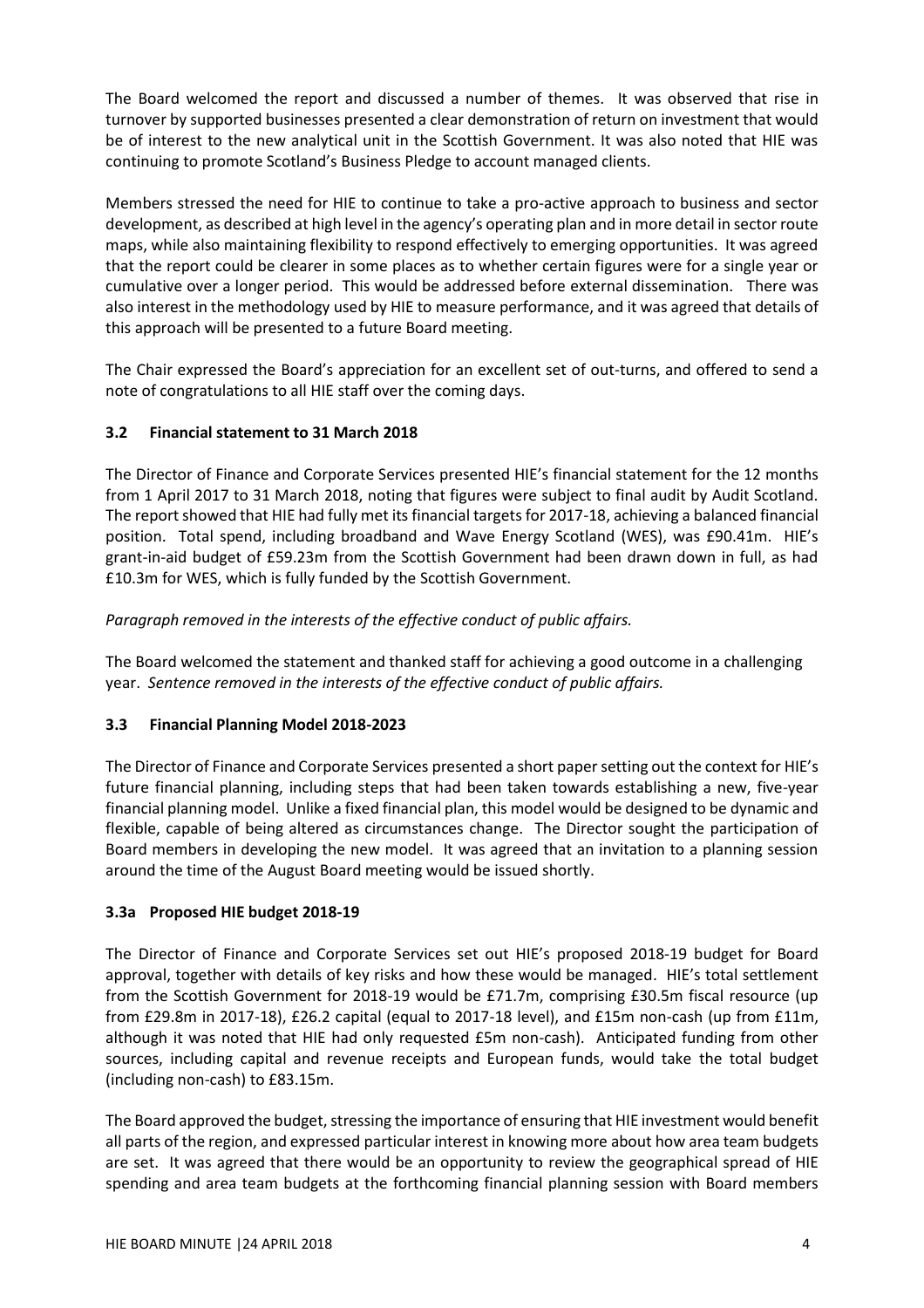(see item 3.3 above). Members noted that a rise in Block B spend was largely attributable to the agency's latest pay award and pension scheme costs.

In response to questions, the Director of Strengthening Communities explained that a proposal to categorise funding for community capacity building as discretionary rather than top-sliced was intended to give greater control to area teams, and would not affect the overall level of funding available for this purpose.

# **3.4 Wave Energy Scotland (WES) business plan**

# *Iseabail Mactaggart left the meeting.*

The Director of Business and Sector Development presented for HIE Board approval the 2018-21 Wave Energy Scotland (WES) business plan, including key performance indicators for 2018-19. Established as a subsidiary of HIE, WES is fully funded by the Scottish Government.

The three-year plan set out key priorities, operating principles and financial projections, and had already received backing from the WES Board and HIE's Leadership Team. During this period, WES intended to focus on taking technology that had been developed in its first three years, and demonstrating it in proof of concept deployments, with two wave energy systems being tested in real sea conditions at the European Marine Energy Centre in Orkney by 2020.

While the HIE Board expressed strong support for the WES business plan, members highlighted the need to receive certainty from the Scottish Government regarding ongoing levels of funding support before the plan could be approved. It was agreed that the Chair of HIE would write to the Minister for Business, Innovation and Energy, expressing the Board's wish to approve WES's new business plan and seeking confirmation that the government remained committed to provide funding at a level that would enable WES to achieve its goals for the wave energy sector in Scotland.

The Board approved another recommendation in the paper, to re-appoint Steve Thomson as Chair of the WES Advisory Group for a further term of three years from April 2018. It was agreed that the business plan would be re-examined once the government's funding position had been clarified, and that Mr Thomson would be invited to a future Board meeting.

*Iseabail Mactaggart rejoined the meeting.* 

# **3.5 Risk Register – March 2018**

The Head of Business Improvement and Internal Audit presented HIE's latest corporate risk register, describing a range of strategic and tactical risks that had been identified against key themes, along with actions being taken to treat them.

*Paragraph removed in the interests of the effective conduct of public affairs.* 

### **3.6 Risk and Assurance Committee draft minute, 6 March 2018**

Alistair Dodds, as Chair of the Risk and Assurance Committee, presented the draft minute of the meeting held on 6 March 2018. Minutes of the Risk and Assurance Committee are routinely presented in draft form so that the full Board can be alerted to any emerging issues at the earliest opportunity.

### *Sentence removed in the interests of the effective conduct of public affairs.*

Board members Ailsa Gray and Belinda Oldfield had helped develop a new approach to risk appetite in HIE, and the Committee Chair expressed his appreciation for their valuable input.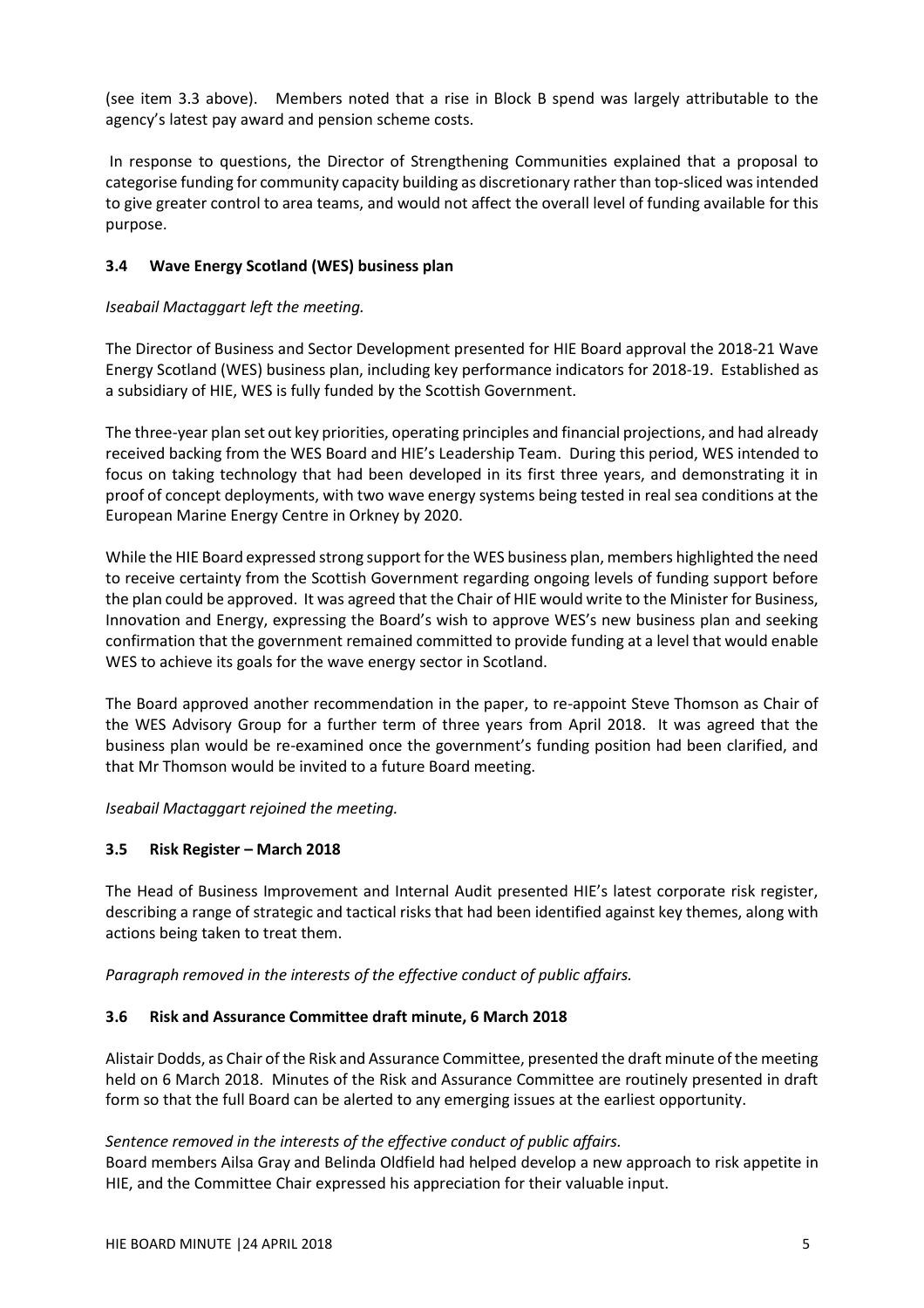## **3.7 Risk and Assurance Committee effectiveness and terms of reference**

The Board welcomed a report on the effectiveness of the Risk and Assurance Committee, including actions identified, and approved revised terms of reference for the Committee.

## **3.8 HIE Board standing orders**

The Board approved a refreshed set of standing orders, covering the Board's own operating arrangements. These standing orders come into effect immediately.

# **3.9 Remuneration Committee, 23 January 2018 – verbal update**

*Charlotte Wright, Carroll Buxton, Douglas Cowan, Sandra Dunbar, Nick Kenton and David Oxley left the meeting.* 

Donald MacRae, as Chair of HIE's Remuneration Committee, informed the Board that the Committee had met on 23 January 2018 in Inverness, and had approve the recommended pay award for the Chief Executive and Directors. The Head of Human Resources confirmed that HIE's staff pay award, which included Directors' pay, had been approved by the Scottish Government. The Chief Executive's pay award was currently awaiting government signoff.

# The Board welcomed the update.

*Charlotte Wright, Carroll Buxton, Douglas Cowan, Sandra Dunbar, Nick Kenton and David Oxley rejoined the meeting.* 

# **4 INVESTMENT DECISIONS CO-DHÙNAIDHEAN AIRGEAD-TASGAIDH**

### **4.1** *Item removed due to commercial sensitivity.*

# **4.2 Northern Innovation Hub: 30 under 30 project**

The Director of Business and Sector Development presented an appraisal paper recommending that HIE commit funding of £2,389,071 for the '30 under30' element of the Northern Innovation Hub, a £16m programme which operates in the Highland Council area. Funding would comprise £1,861,415 from the Inverness and Highland City-Region Deal and £527,656 from the European Regional Development Fund. The seven-year project would provide a programme of support, including coaching and mentoring, to encourage young entrepreneurs to remain in, or locate to the region, and set their companies on a path to sustainable growth. Support would be dispersed, reflecting both the geography and range of business sectors across the Highland area.

The Board welcomed the project's alignment with HIE's ambitions to attract and retain talent in the region, and to create more opportunities for young people. Its focus on improving productivity through innovation was noted, as was its focus on companies that were at an early stage in their development and not yet account managed by HIE.

In response to questions on the level of demand that was anticipated for these services, the Director explained that expectations were based on experience gained through previous programmes, and that the budget included provision for marketing. Members also stressed the need to ensure alignment with the broad range of activities delivered by HIE and others to support and develop entrepreneurship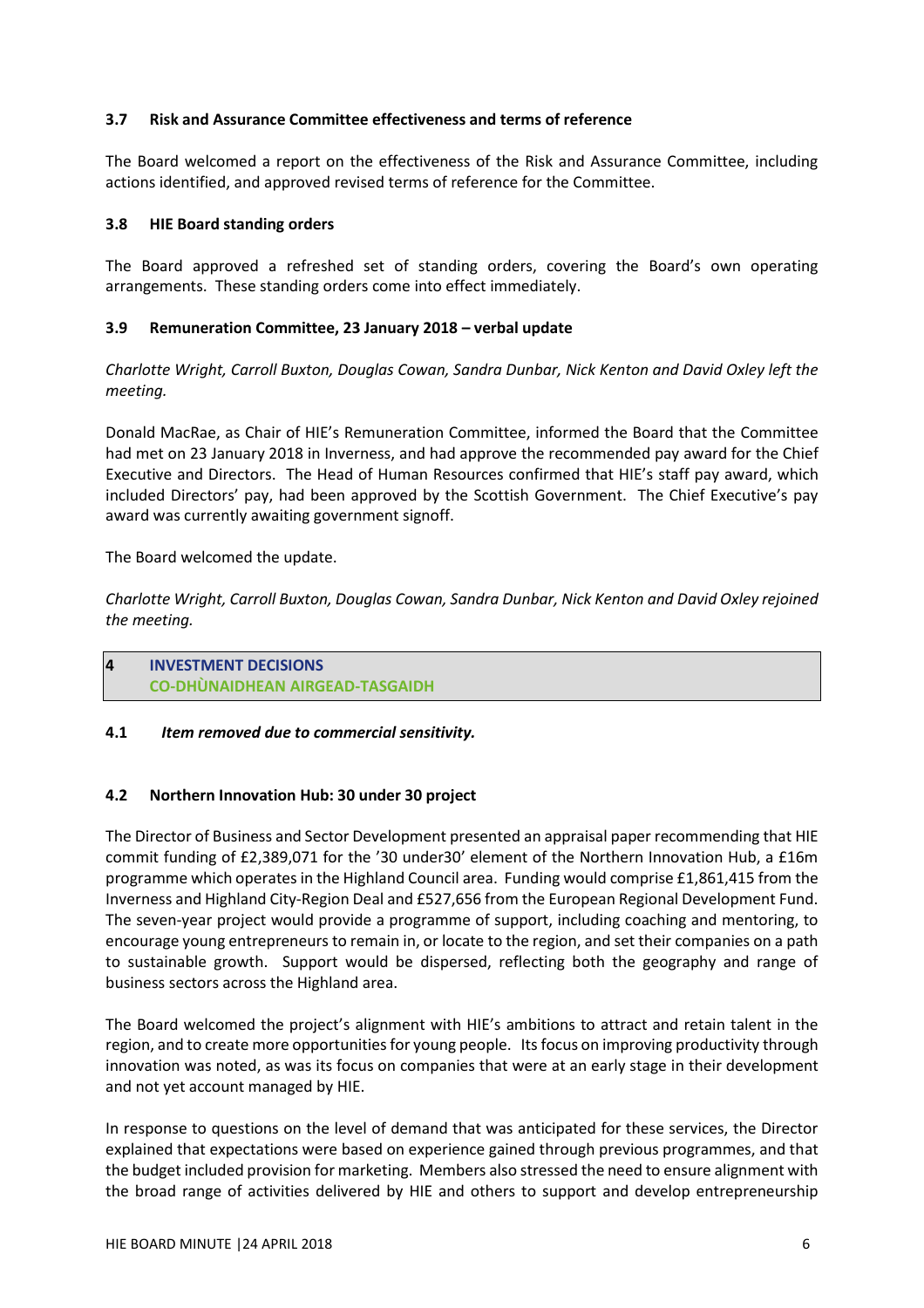across the region. It was noted that governance arrangements were in place, with the project being managed by HIE, and a project board established with City-Region Deal partners.

It was agreed that an update on progress in delivering the whole Northern Innovation Hub programme would be presented to a future Board meeting. The project was approved.

# **4.3 Inverness Campus: sale of plots 11 and 12 for hotel**

The Director of Regional Development updated the Board on the outcome of a marketing exercise that aimed to attract a business class hotel developer to purchase two plots covering 2.89 acres at Inverness Campus. Sale of plots 11 and 12 for a hotel had been approved in June 2017, with the Board urging HIE staff to ensure that the project would generate not only a good sale price, but also social benefits and a high service level.

*Paragraph removed due to commercial sensitivity.*

*Paragraph removed due to commercial sensitivity.*

# **4.4 Property Factoring and consultancy 2018/19**

The Board approved HIE cash funding totalling £4,249,661 gross for property factoring and associated consultancy in 2018/19, noting that the net figure would be much lower, at £1,879,932, following receipt of head lease rent, service charges and insurance recoveries.

This will cover costs associated with the full extent of HIE's commercial property portfolio, which currently comprises 54 industrial and 45 office premises; 90 development plots; 12 plots sub-let to businesses on long-term head leases, and 15 miscellaneous properties (including the Centre for Health Science, Cairngorm Mountain, Orbost Estate and Inverness Campus).

The HIE-occupied portfolio comprises An Lòchran, Inverness Campus – which is owned by HIE – and 14 offices across the region that are leased from the private sector. HIE had appointed property managing agents Graham and Sibbald, following competitive tender, until 5 November 2020, to provide an allencompassing service ranging from dealing with letting enquires through to rent reviews, lease renewals, sales, purchases, invoicing and management of service charges.

### **4.5 Community Broadband Scotland: amendments to previous approval**

The Director of Strengthening Communities requested the Board's approval to utilise uncommitted Community Broadband Scotland (CBS) funding to deliver a range of services through HIE's new Digital Communities team, and to extend the end of the project funding period from 31 March 2018 to October 2020. These proposals had been agreed with the Scottish Government. They would ensure full utilisation of conduit funding of £7.51m that had originally been approved for CBS, and would not require any additional budget.

The Board noted that, following review in 2017, it had been decided to wind up CBS and form the Digital Communities team which will complete a range of CBS-supported projects that were already under way and contribute to the development of R100 aligned interventions. Another key focus for the new team is to support communities to benefit fully from widespread uptake and use of digital technology, including new local energy systems, and opportunities for home working.

In discussion, the Director agreed that it would have been preferable for these proposals to have been presented to the Board before the planned end date of the original CBS project, but it had not been possible to conclude new staffing arrangements earlier. With reference to satellite broadband solutions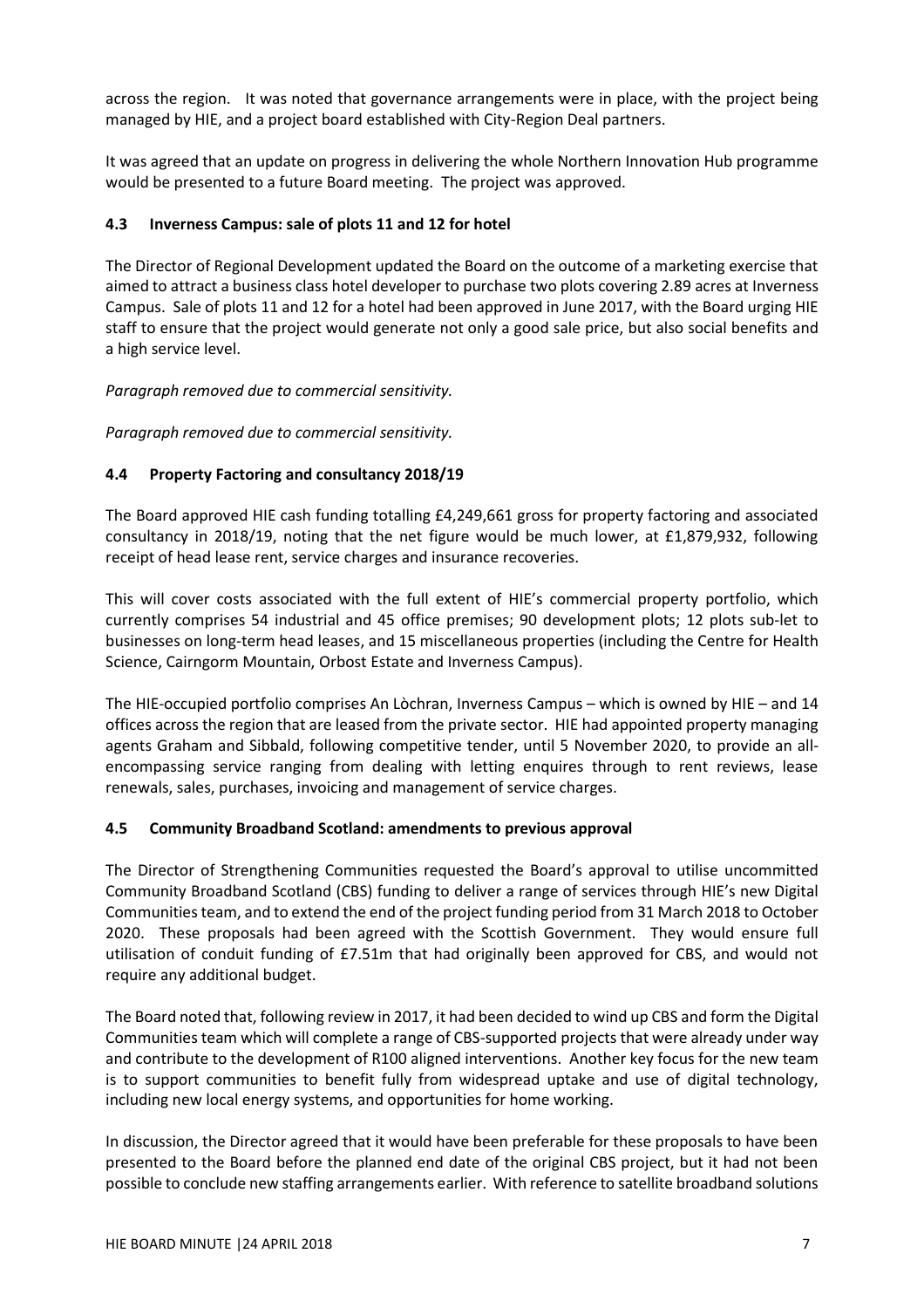that were included in the scope for the Digital Communities team, it was agreed to specify that these would need to be affordable. The Head of Human Resources confirmed that the team budget included all relevant staff costs.

The Board approved the requested project amendments.

**5 ITEMS FOR DISCUSSION CUSPAIREAN AIRSON BEACHDACHADH**

## **5.1 HIE property review / strategy**

The Board noted the contents of a report describing a review of HIE's property strategy. It was agreed to return to this subject at a future meeting, and that the draft strategy should cover the totality of HIE's property and land portfolio.

# **5.2 Potential bid to deliver pilot loan fund for Scottish SMEs**

The Board noted analysis that HIE had undertaken to inform its decision as to whether to submit a bid to the Scottish Government to administer a new pilot loan fund to support the growth of small-tomedium-sized businesses across Scotland. While the aims of the new initiative were welcomed, the Board agreed that it would not be appropriate for HIE to bid to become the fund manager.

**6 ITEMS FOR INFORMATION CUSPAIREAN AIRSON FIOSRACHADH**

# **6.1 HIE Operating Plan 2018-19**

The Board welcomed the latest draft of HIE's Operating Plan 2018-19, which was close to being finalised and had been submitted to the Scottish Government for comment. Once approval had been received from the Cabinet Secretary for the Rural Economy and Connectivity, the plan would be laid before the Scottish Parliament and published on the HIE website.

### **6.2 Property Activity Report for Quarter 4, 2017-18**

The Board noted the contents of HIE's most recent property activity report, covering the three months from January to March 2018.

### **6.3 Business Panel survey – January/February 2018**

The contents of HIE's latest Business Panel survey were noted, and will be disseminated shortly.

### **6.4 Any other Business**

There was no other business.

### **6.5 Forthcoming Board dates**

5 June 2018 – Risk and Assurance Committee, An Lòchran, Inverness 26 June 2018 – HIE Board, An Lòchran, Inverness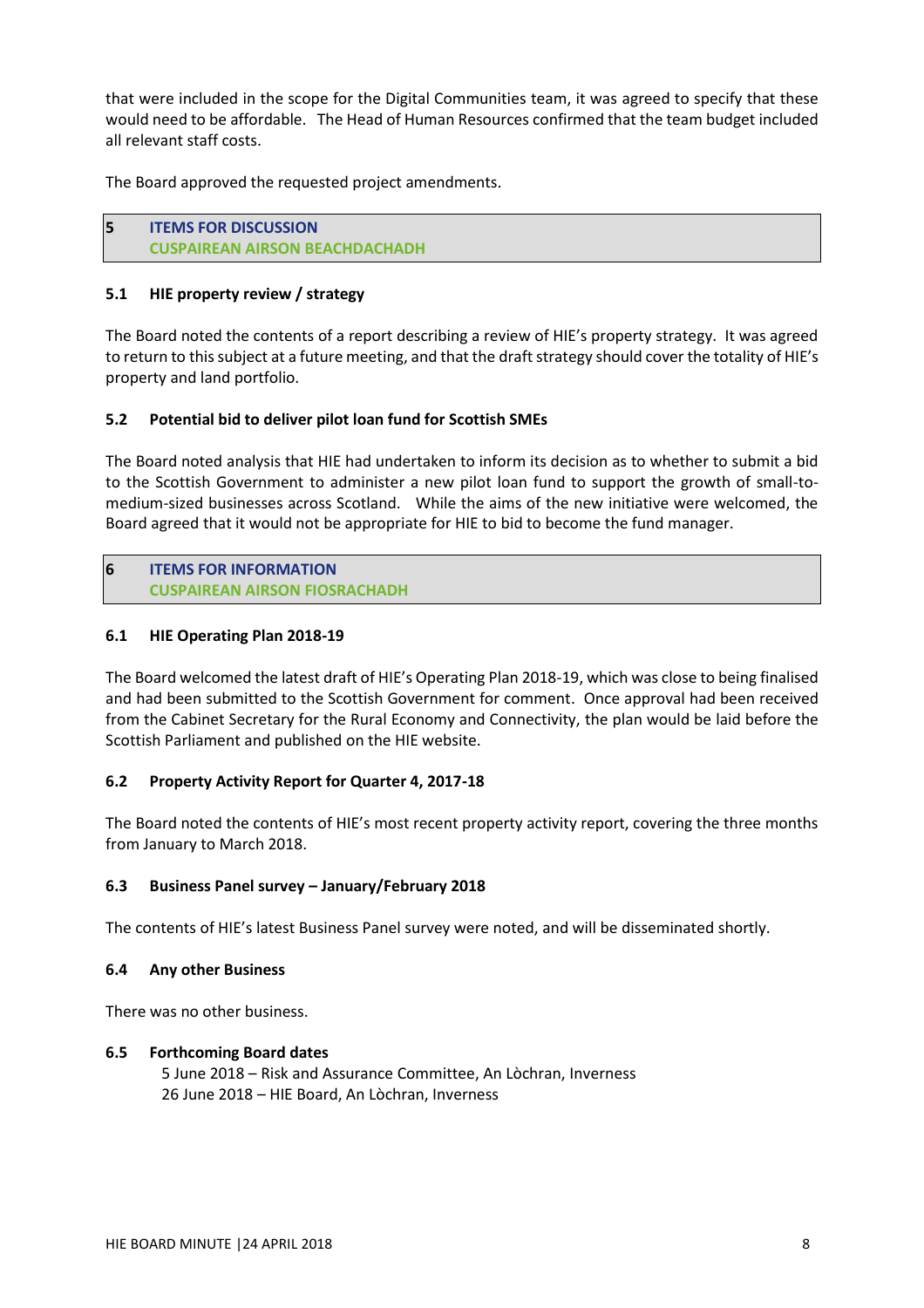# **7 SPACE OPPORTUNITIES – INVESTMENT DECISION COTHROMAN FÀNAIS – CUSPAIREAN AIRSON FIOSRACHADH**

## **7.1 Establishment of UK spaceport infrastructure**

*Professor Crerar left the meeting and Alistair Dodds took the chair. Martin Johnson joined the meeting by teleconference.*

The Board considered a paper from the Director of Business and Sector Development, describing in detail an opportunity for HIE to enable the region to capitalise on emerging opportunities in the global space sector by supporting the establishment of vertical launch facilities for micro-satellites. HIE had been alert to opportunities being driven by the UK Space Agency (UKSA) in this sector, which had stimulated market interest in 2017 through a competition for potential spaceport operators. The Board had considered updates at previous meetings, as staff investigated its potential to generate benefits for the region, and examined likely economic, community and environmental impacts.

The current paper presented an overview of market drivers; a summary of classes of launch technology, and information on three potential sites in the Highlands and Islands, in the Outer Hebrides, Shetland, and Sutherland. The paper included independent economic impact assessments and diligent business case evaluations carried out on the proposals for the three locations, carried out by consultants PwC. It concluded by recommending conditional approval for HIE cash funding totalling £17.2m (gross) to fund the construction of a vertical launch site in Sutherland, and cover associated professional fees. *Sentence removed due to commercial sensitivity.*

It was made clear that, were the Board to decide to support the Sutherland site, the first stage would require short-term enabling spend, estimated at £2.524m over the next 18 months, to further review and develop the main aspects of the project in accordance with Green Book principles. Commitment to the full amount of capital expenditure to be managed by HIE (£17.2m) was expected to be needed towards the end of 2019. It was also recommended that HIE should continue to work with those supporting the Outer Hebrides and Shetland sites in the development of their plans, and explore options for any related projects.

Discussion was opened by the Chief Executive, who noted that the Highlands and Islands had been identified as the only part of the UK with the potential to host a vertical launch site for satellites. *Sentence removed in the interests of the effective conduct of public affairs and commercial sensitivity.* 

The Head of Business Improvement and Internal Audit then summarised the outcomes of a review that HIE had carried out to examine the approach that the development agency had taken to evaluate the space opportunity. *Sentence removed in the interests of the effective conduct of public affairs.* 

*Paragraph removed in the interests of the effective conduct of public affairs, and due to commercial sensitivity.* 

*Paragraph removed in the interests of the effective conduct of public affairs, and due to commercial sensitivity.* 

*Paragraph removed in the interests of the effective conduct of public affairs, and due to commercial sensitivity.* 

With the UKSA working to a tight timescale to select bidders, the Board agreed to convene a further meeting at the earliest opportunity. Additional information would be provided on economic impacts,